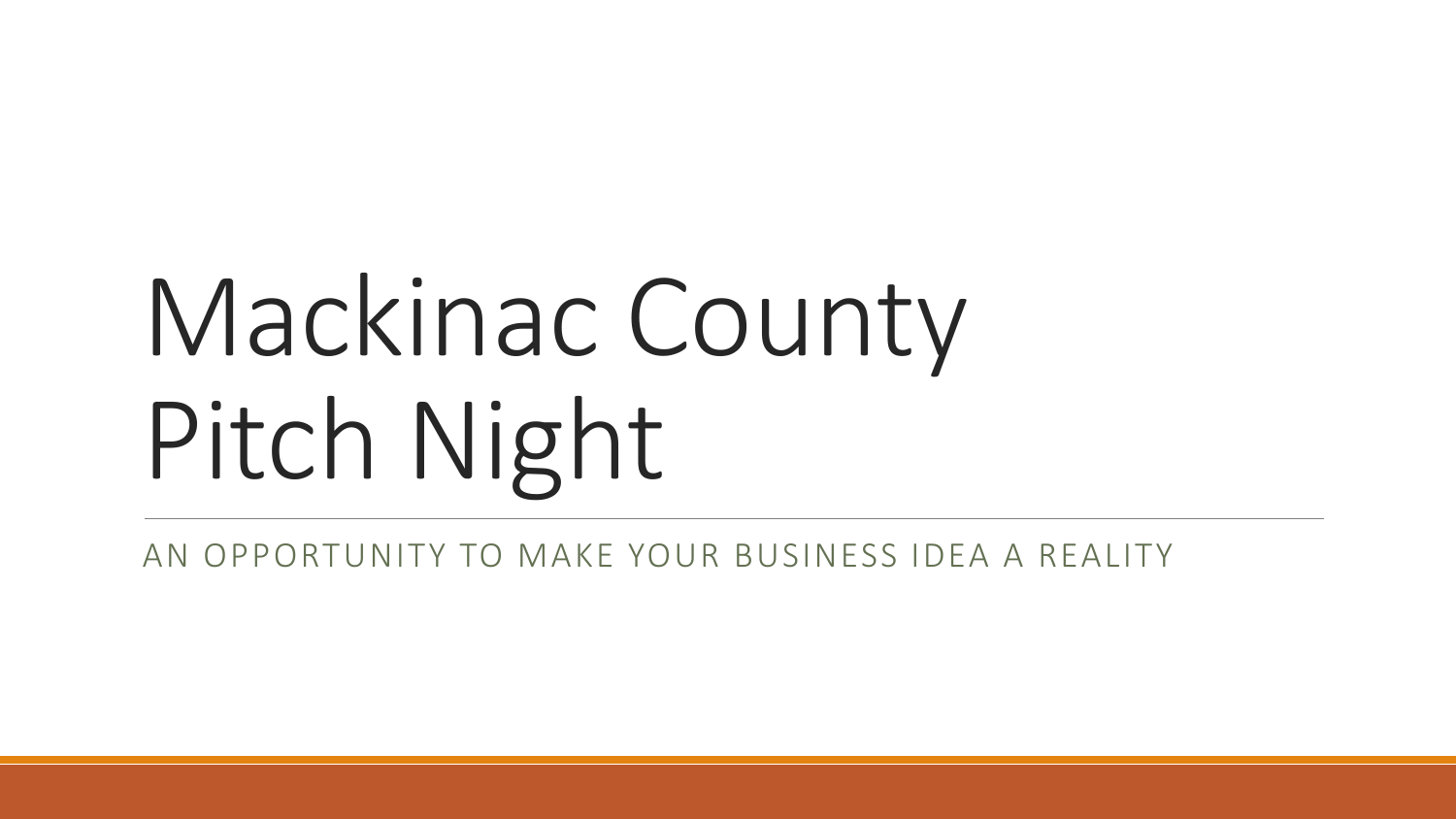### What is a Pitch Night?

•Pitch nights are becoming more and more common as ways of fostering small business growth in communities

- •You've probably already heard about or witnessed similar events- ABC's Shark Tank is the best-know version, but 1 Million Cups hosts similar events nationwide, and EDOs like Northern Lakes Economic Alliance have held events like this across Northern Lower Michigan
- •It's an opportunity for people who have an idea for a business to develop their idea through business plan preparation trainings
- •They will present their idea to a panel of judges for the opportunity to win prizes that will help them realize their vision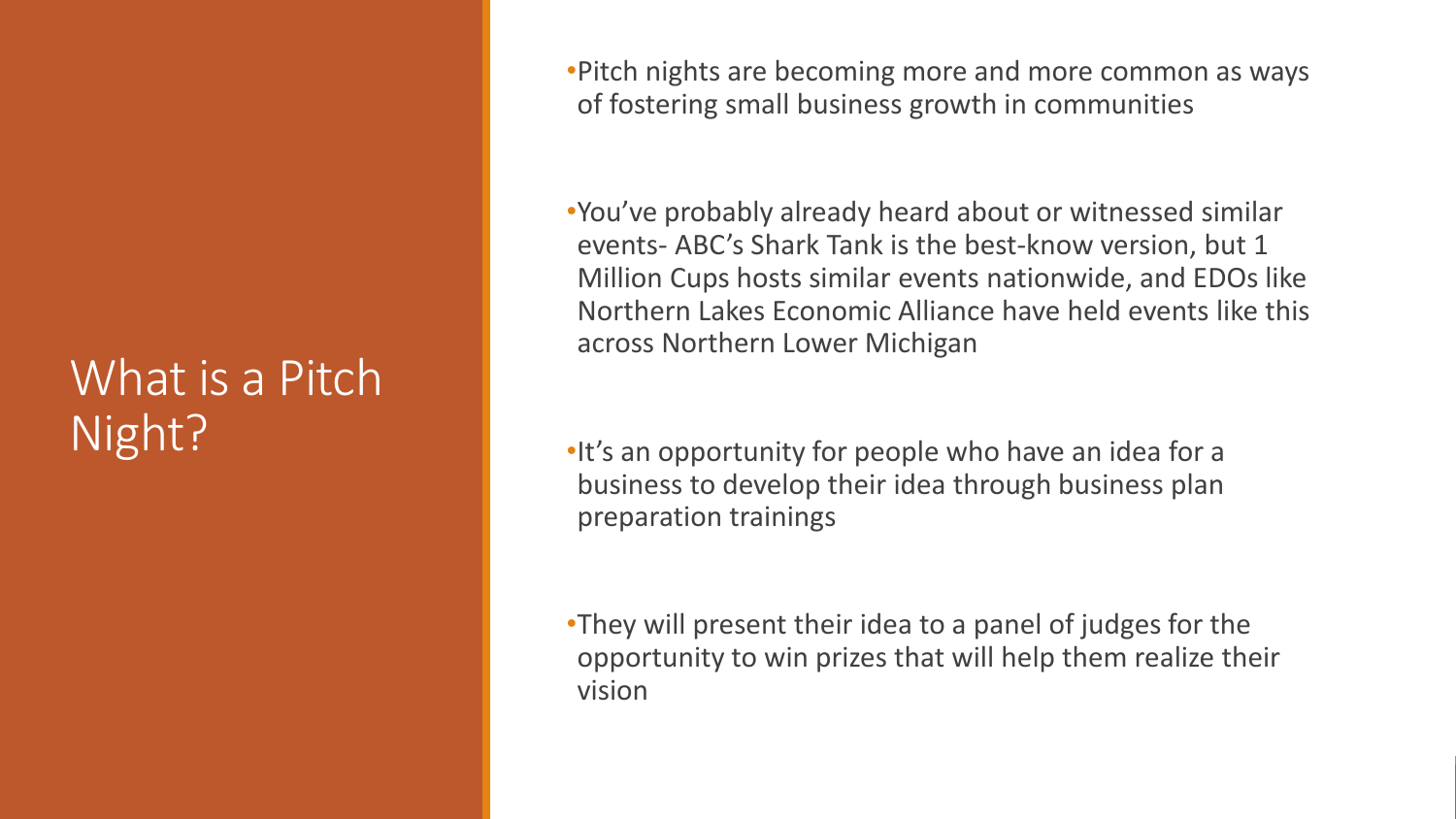How will Mackinac County's Pitch Night Work?

•Josh Billington of SBDC will help participants prepare their business plan through three two-hour training sessions

•Participants will have time to revise their business plan with Josh, and practice their pitch

•Participants will have an opportunity to present their plans, which will include a specific proposal

•The winner will receive \$1,500, second place will receive \$1,000, third place will receive \$500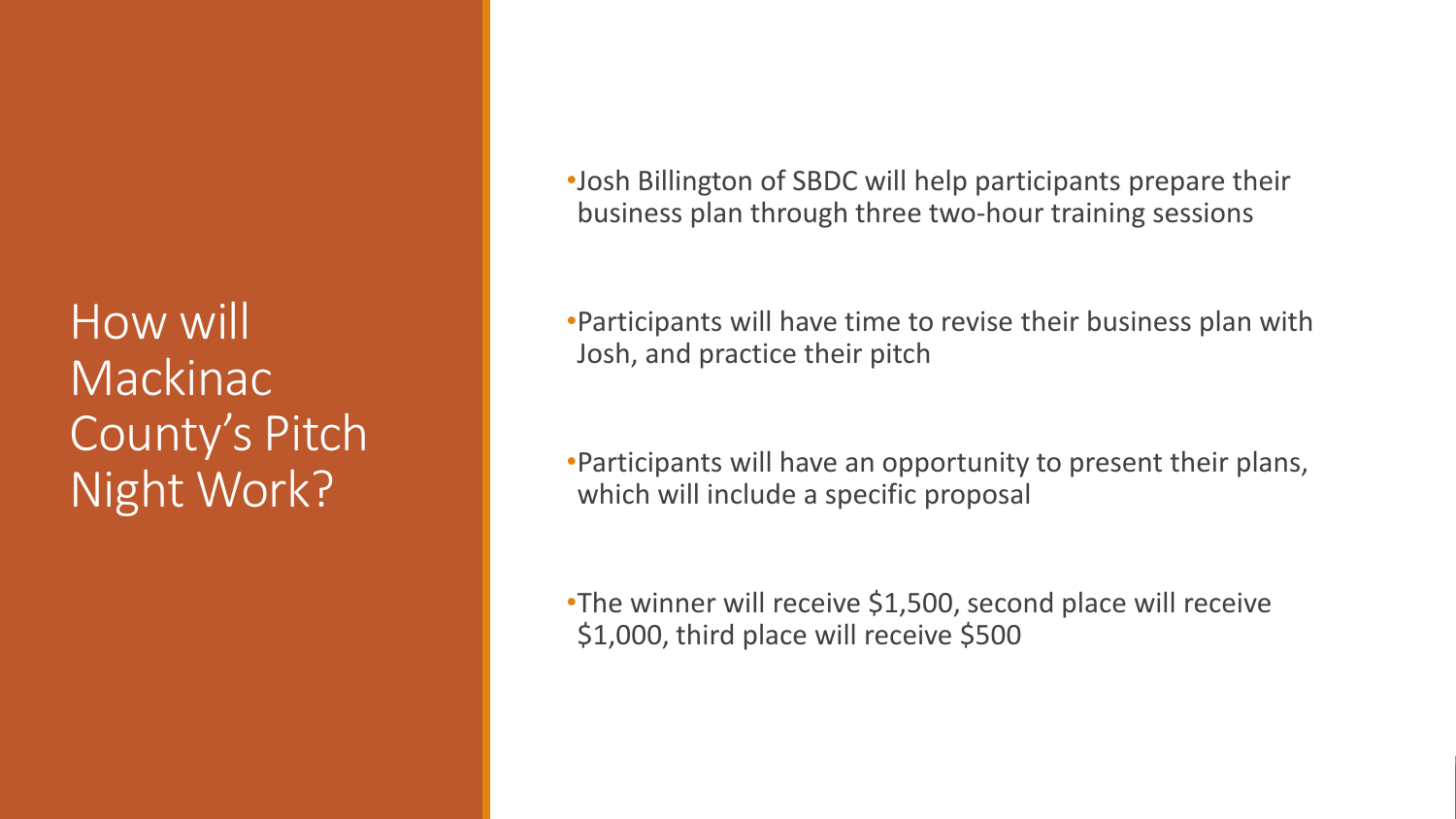What does "specific proposal" mean?

•Right now, we do not have the money needed to support the full-fledged development of a business, so it is logical to highlight a specific use for the prize money

•This proposal could be for anything- an advertising campaign, façade redevelopment, training, a piece of equipment, a renovation

•This proposal should be consistent with the goals of the business, and should be supported by the business plan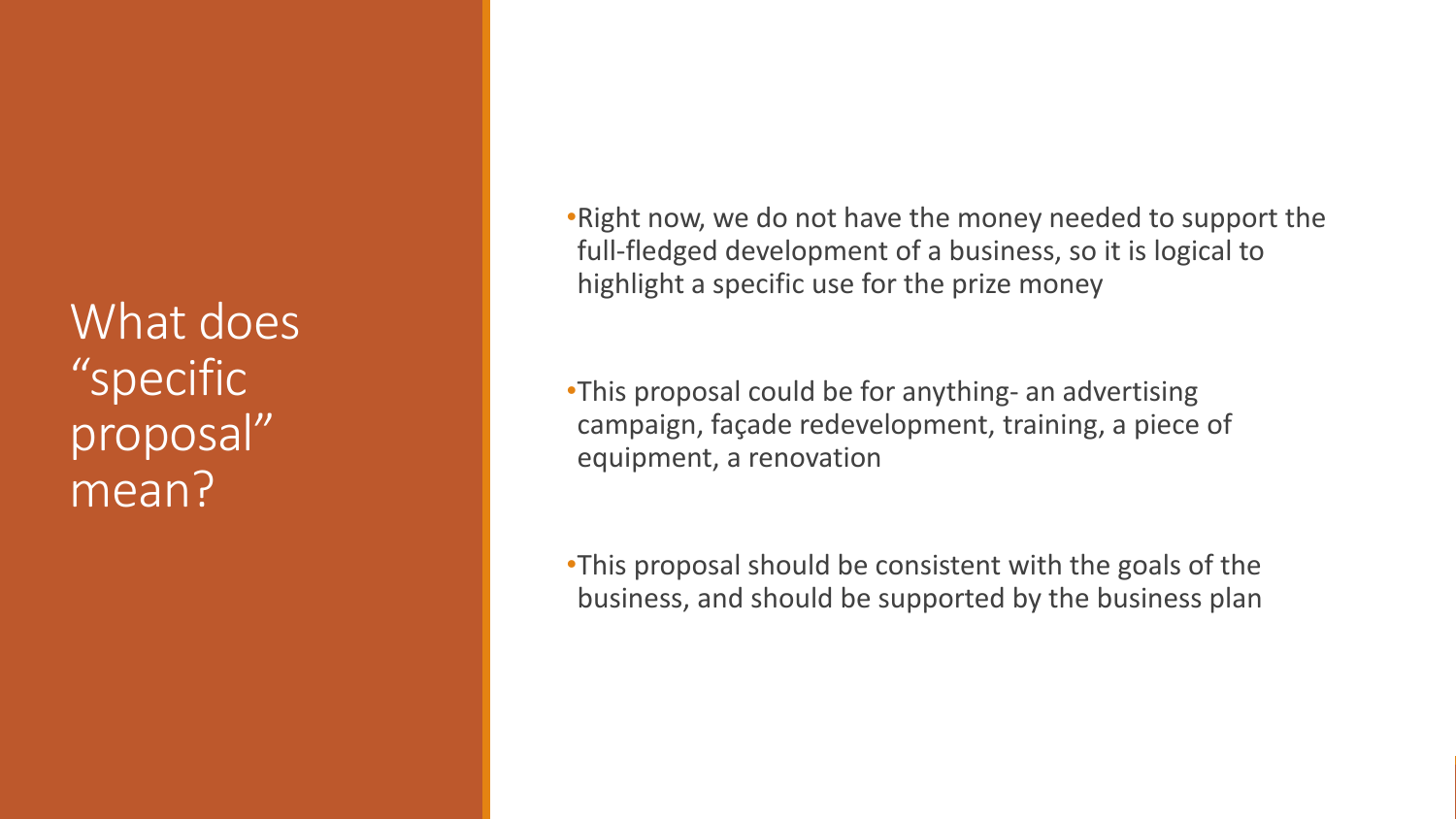Can this amount of money really make a difference?

Sam and Alex Belonga won a pitch competition held by the St Ignace Chamber of Commerce. This is Sam's account of the experience:

"In March of 2014 Alex and I made the move from North Carolina back home to St. Ignace to purchase "the greenhouse." We had a 2.5 year old and an 8 week old, so a big move, a new business and our growing family had us extremely exhausted. We received a letter describing the Chamber's "Shark Tank" program that would be taking place in May and, while we thought it was a great idea, we just had too much on our plates to add one more thing. As a few days passed, more people were talking about the "Shark Tank" and encouraging us to apply. Again I declined as we were just too overwhelmed at the time. Finally, enough people had mentioned this program and the prize money and perks that went with it, that we said "Okay! We'll submit an application." So after our 10 hour work days, we sat at the kitchen table to fill out the application and work on our presentation. We were so excited after the preliminary round to be chosen as one of the businesses to present LIVE at the Chamber Dinner!

As new business owners we did not have any capital to speak of to make improvements on the business or even order business cards for ourselves. We decided that the best way we could use the Shark Tank prize if we won would be to invest in our branding, imaging and marketing. The business up to that point had no recognizable logo and we knew that creating a "brand" and promoting recognition of that brand would bring us business and ultimately bring people to our town. We were shocked and humbled to have won the grand prize...it was wonderful! We used other businesses that were Chamber Members also to help us with logo design, creation of signs, business cards, etc. to begin promoting our brand. Now 5 years later that little boost has impacted us greatly! We have customers that take the time to travel to St Ignace to shop at our business from cities such as Harbor Springs, Petoskey, and Gaylord! Obviously quality products and great customer service play a roll, but if we did not have an easily recognized brand to start the process, I know that our success would take much more effort. We are SO thrilled that we took the opportunity to participate in the "Shark Tank" event. It truly set our course for success!"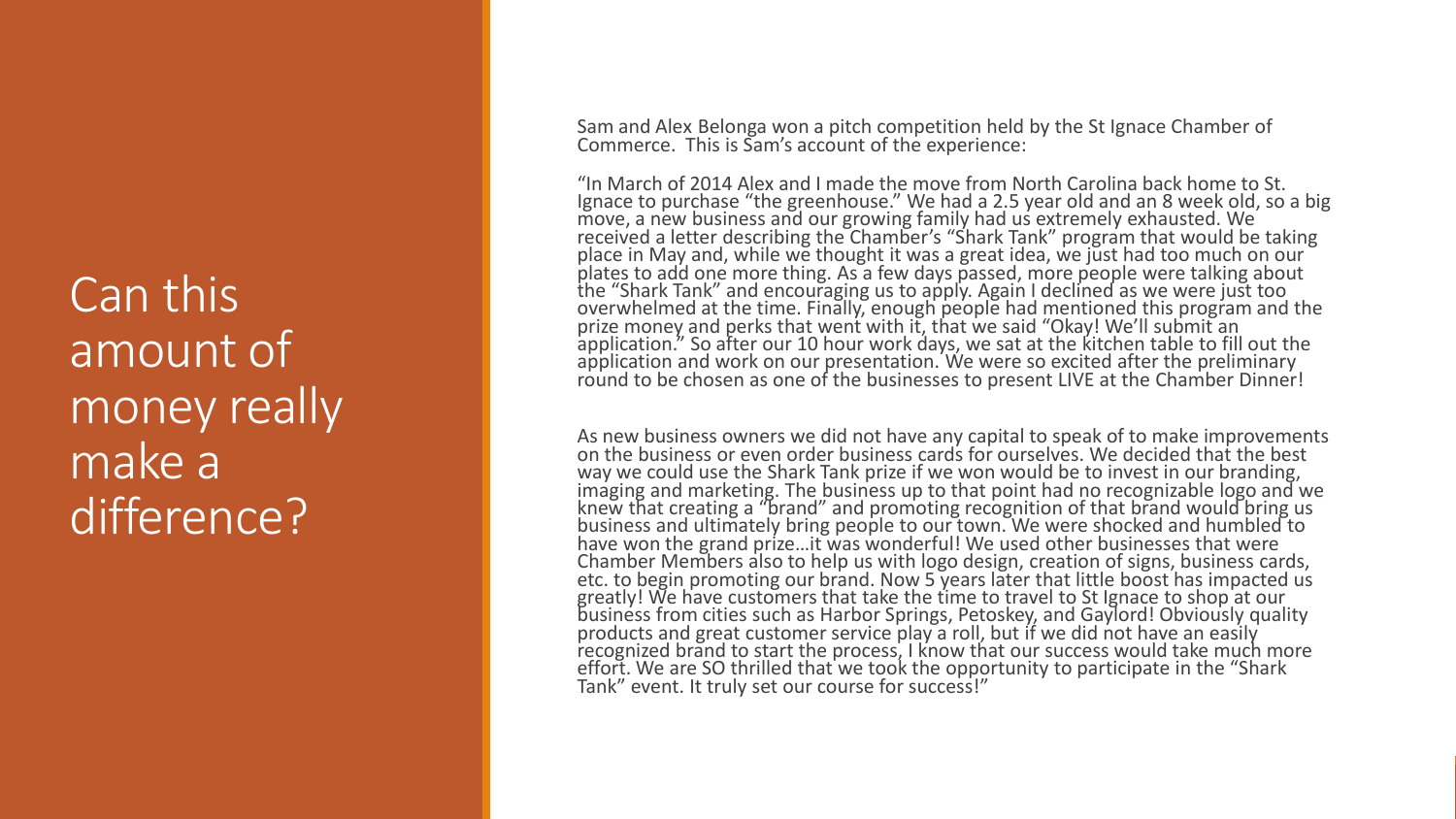### Why else should I do this? What if I don't win?

•Win or lose this is a worthwhile process because all participants who compete will have a completed business plan

•Completed business plans are the first step to opening a line of credit- banks will want to know that a prospective business owner has a clear and well-defined plan, and their business plan will be evidence of that